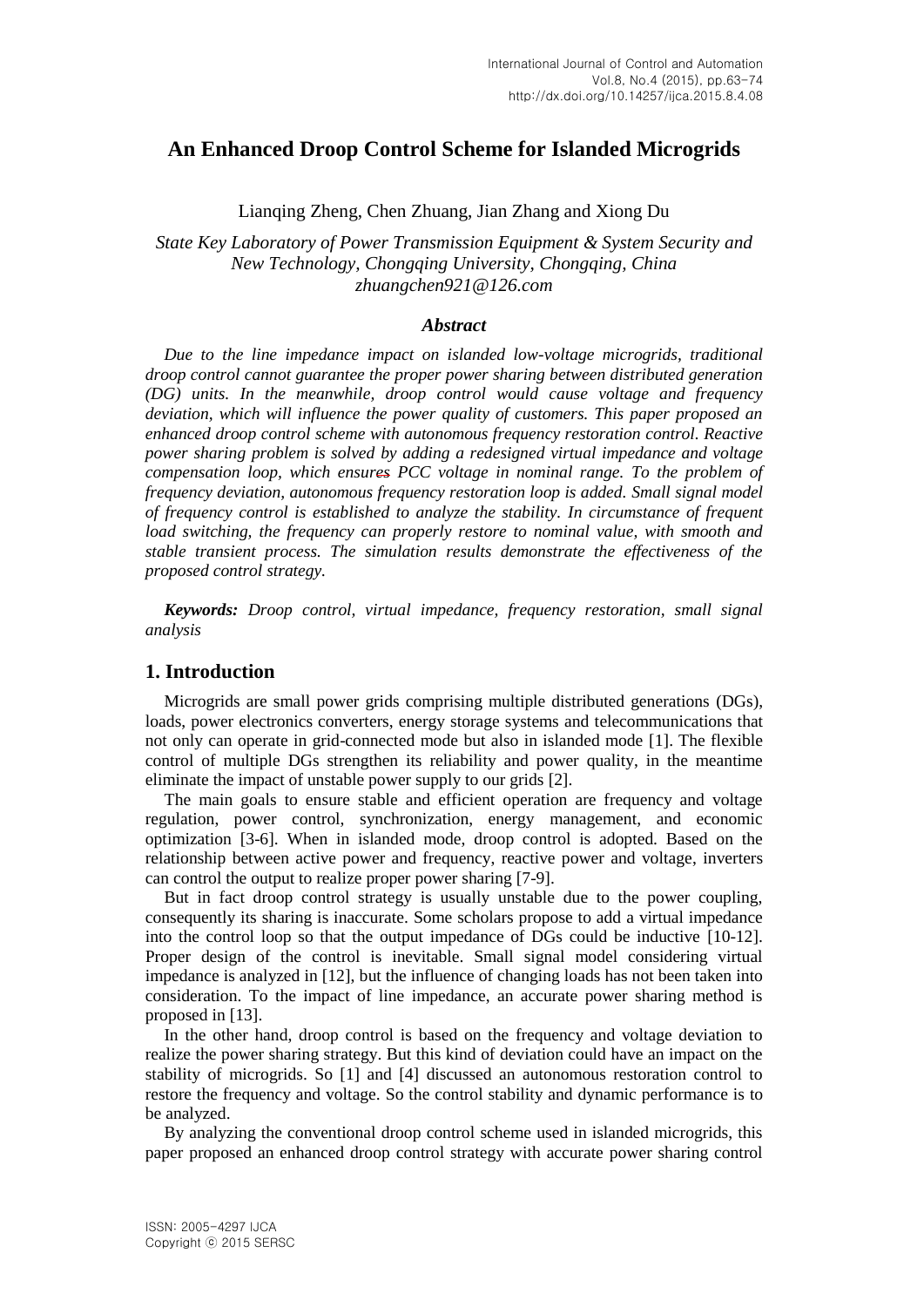and frequency autonomous restoration. In this scheme, a well-designed voltage compensation unit is added; virtual impedance is renovated with new characteristics. The small signal model of frequency control is established. By analyzing the obtained eigenvalues, we can properly adjust the PI control parameters. Finally, simulation results are provided to verify the proposed method.

# **2. Microgrid Conventional Droop Control**

Conventional *P–f* and *Q–V* droop control are illustrated in Figure 1. The output voltage of two DGs are  $V_1 \angle \theta_1$  and  $V_2 \angle \theta_2$ .  $V_p \angle \theta_p$  represents the voltage at point of common coupling (PCC). So the power flow through the line impedance  $(Z_1 = R_1 + jX_1, Z_2 = R_2 + jX_2$ is as



**Figure 1. Simplified Circuit of the Microgrid**

$$
P_x = \frac{V_x}{R_x^2 + X_x^2} [R_x (V_x - V_p \cos \theta_{xp}) + X_x V_p \sin \theta_{xp}]
$$
 (1)

$$
Q_x = \frac{V_x}{R_x^2 + X_x^2} [-R_x V_p \sin \theta_{xp} + X_x (V_x - V_p \cos \theta_{xp})]
$$
 (2)

where  $x=1$ , 2 represents two DG branches,  $\theta_{xp}$  is the phase angle difference between output voltage  $V_x$  and PCC voltage  $V_p$ . If the line inductor is much bigger than the resistor, the above power flow equation can be simplified like this

$$
P_x = \frac{V_x V_p}{X_x} \sin \theta_{xp}
$$
 (3)

$$
Q_x = \frac{V_x (V_x - V_p \cos \theta_{xp})}{X_x}
$$
 (4)

From (3) and (4), the relationship of *P-f* and *Q-V* can be derived. As a result, (5) and (6) are obtained to regulate the output voltage and frequency as follows

$$
f_n = f^* - m(P - P_n) \tag{5}
$$

$$
V_n = V^* - n(Q - Q_n) \tag{6}
$$

where *m* is the frequency droop coefficient; *n* is the voltage droop coefficient;  $f^*$  is the nominal frequency;  $V^*$  is the nominal phase voltage amplitude.

At present, the triple-loop feedback control structure is the main scheme used in droop controller. Power control loop is mentioned above. After that voltage and frequency reference signal will be calculated; voltage and current double-loop control is adopted here. Inner current loop is aimed at promoting the controller performance, while outer loop is mainly used to generate reference signal for inner loop to regulate voltage [14-15].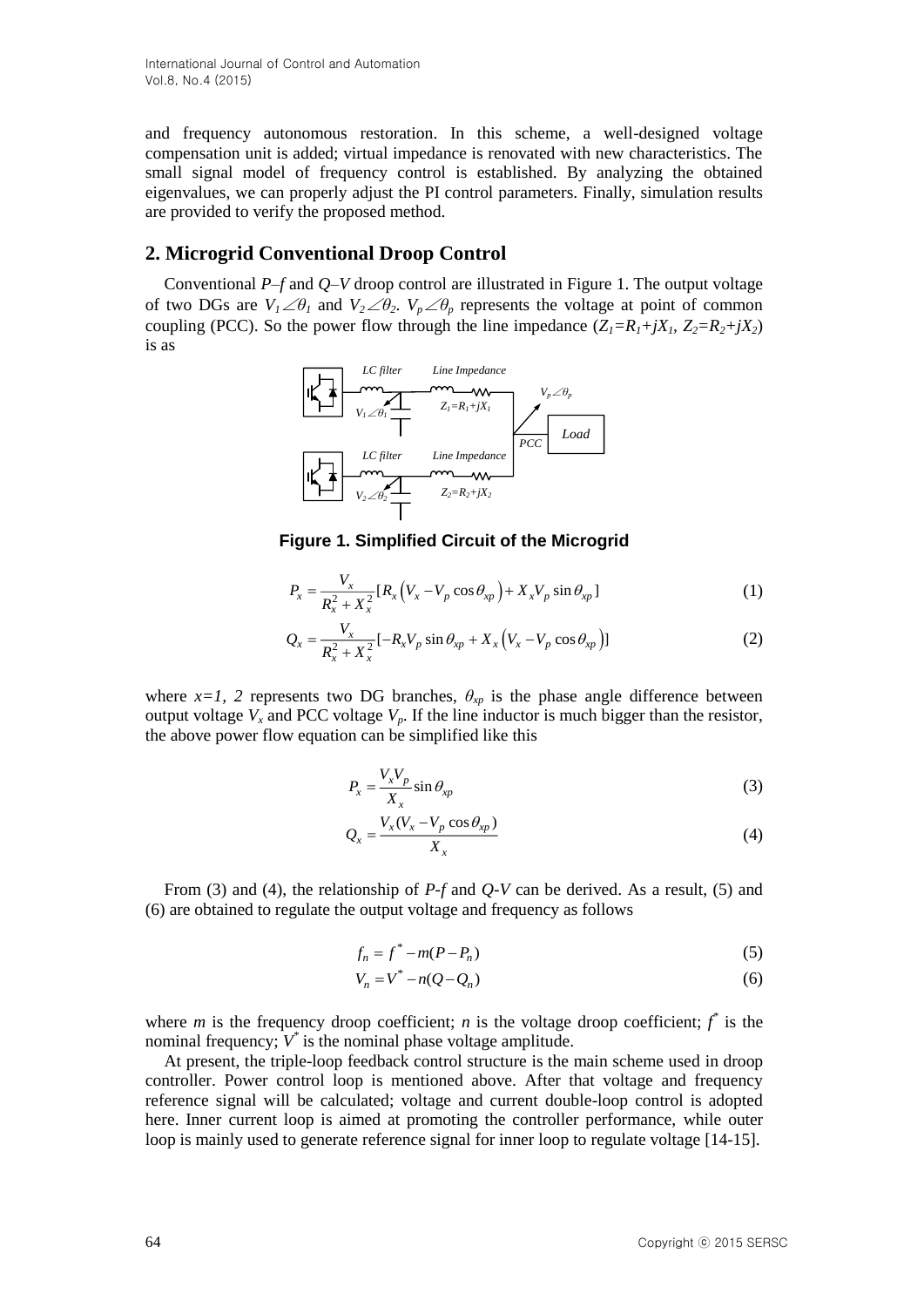Figure 2 shows the above control structure, in which *C<sup>f</sup>* and *L<sup>f</sup>* represent filter capacitor and inductor,  $\omega$  is the reference angular frequency, and  $\dot{V}_{od}^*$  and  $\dot{V}_{og}^*$  are *d*-*q* components of reference voltage respectively. PI control in voltage loop can stabilize output voltage, and proportion control in current loop will improve the response speed.



**Figure 2. Double-loop Control Structure**

# **3. Enhanced Droop Control Scheme**

### **3.1. Virtual Impedance Control**

For the low-voltage microgrid, line impedance is mainly resistive. Refer to (3) and (4), this kind of control will be effected by the coupling of active and reactive power. As a result, power sharing is inaccurate and the system stability is poor. In order to eliminate its impact on our controller, virtual impedance is added here with advantages like power decoupling and circulating current restraining.

Figure 3 is the entire control block diagram of the islanded microgrid inverters. To emulate the effect of real inductor, the control loop generates  $V_{vzd}$  and  $V_{vzd}$  as emendation signal, which are in fact voltage drop of the virtual impedance. A well-designed approach is proposed here to reach accurate sharing of power and good performance of the droop controller.



**Figure 3. Control Block Diagram of the DG Inverter**

As shown in Figure 2, the transfer function of the double-loop control system is as follows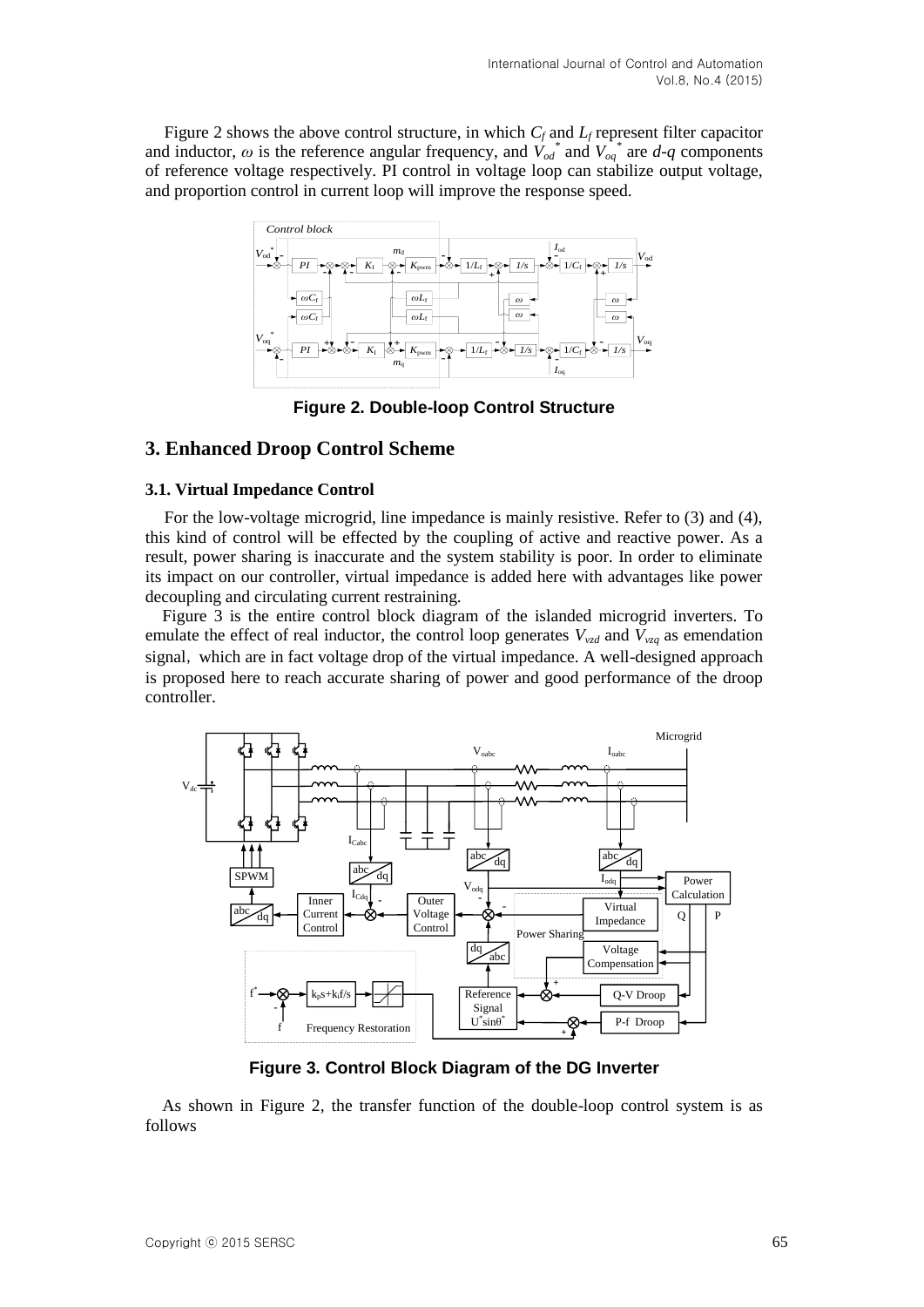International Journal of Control and Automation Vol.8, No.4 (2015)

$$
V_{odq} = \frac{k_2 k_{pwm} C_f s^2 + k_{1p} k_2 k_{pwm} s + k_{1i} k_2 k_{pwm}}{As^3 + Bs^2 + Cs + D} V_{odq}^* - \frac{L_f s^2}{As^3 + Bs^2 + Cs + D} I_{odq}
$$
 (7)

where  $A = C_f L_f$ ,  $B = k_2 k_{pwm} C_f$ ,  $C = 1 + k_{1p} k_2 k_{pwm}$ ,  $D = k_{1i} k_2 k_{pwm}$ 

Thus the output voltage can be expressed as

$$
V_{odq} = G(s)V_{odq}^* - Z_{on}(s)I_{odq}
$$
\n
$$
\tag{8}
$$

where  $G(s)$  is the voltage closed-loop transfer function,  $Z_o(s)$  is the equivalent output impedance of inverters.

As seen in (8), it represents the equivalent Thevenin circuit of the closed-loop system.  $G(s)V_{odq}$ <sup>\*</sup> is the equivalent voltage source, and  $Z_o(s)$  is the equivalent source impedance. As a result, the virtual impedance control loop can be added to change the output impedance.

The virtual impedance is designed to have an inductive behavior for the low-frequency components and a resistive behavior for the high-frequency components. Benefit from this design, the total harmonic distortion is in desirable range and the power sharing is ensured. To realize this kind of demand, the following equation is designed

$$
V_{\nu z d} = -j\omega L_{\nu z} I_{\nu q} + I_{\nu h d} R_{\nu z} \tag{9}
$$

$$
V_{\nu zq} = j\omega L_{\nu z} I_{qfd} + I_{ohq} R_{\nu z}
$$
\n(10)

where  $I_{\text{of}d}$ ,  $I_{\text{of}a}$ ,  $I_{\text{of}a}$ ,  $I_{\text{of}a}$  represent the fundamental and high-order harmonic component of the output current respectively.

Clarke and Park transformation is applied to the output current to get its *d-q* component. Then as shown in (11), low-pass filter (LPF) is used for fundamental component extraction. After a simple calculation in (12), the high-order harmonic component is also extracted.

$$
I_{of,dq} = \frac{\omega_c}{s + \omega_c} I_{om,dq}
$$
 (11)

$$
I_{oh,dq} = I_{om,dq} - I_{of,dq} \tag{12}
$$

where  $\omega_c$  is the cut-off frequency of LPF,  $I_{om, dq}$  represents the measured output current.

Figure 4 shows the control scheme of virtual impedance, which is proposed to avoid the differentiation by transforming  $sL_{vz}$  as  $j\omega L_{vz}$ , where  $\omega$  is the system angular frequency. Voltage drop calculation of virtual impedance is realized in *d-q* frame.



**Figure 4. Block Diagram of Virtual Impedance Loop**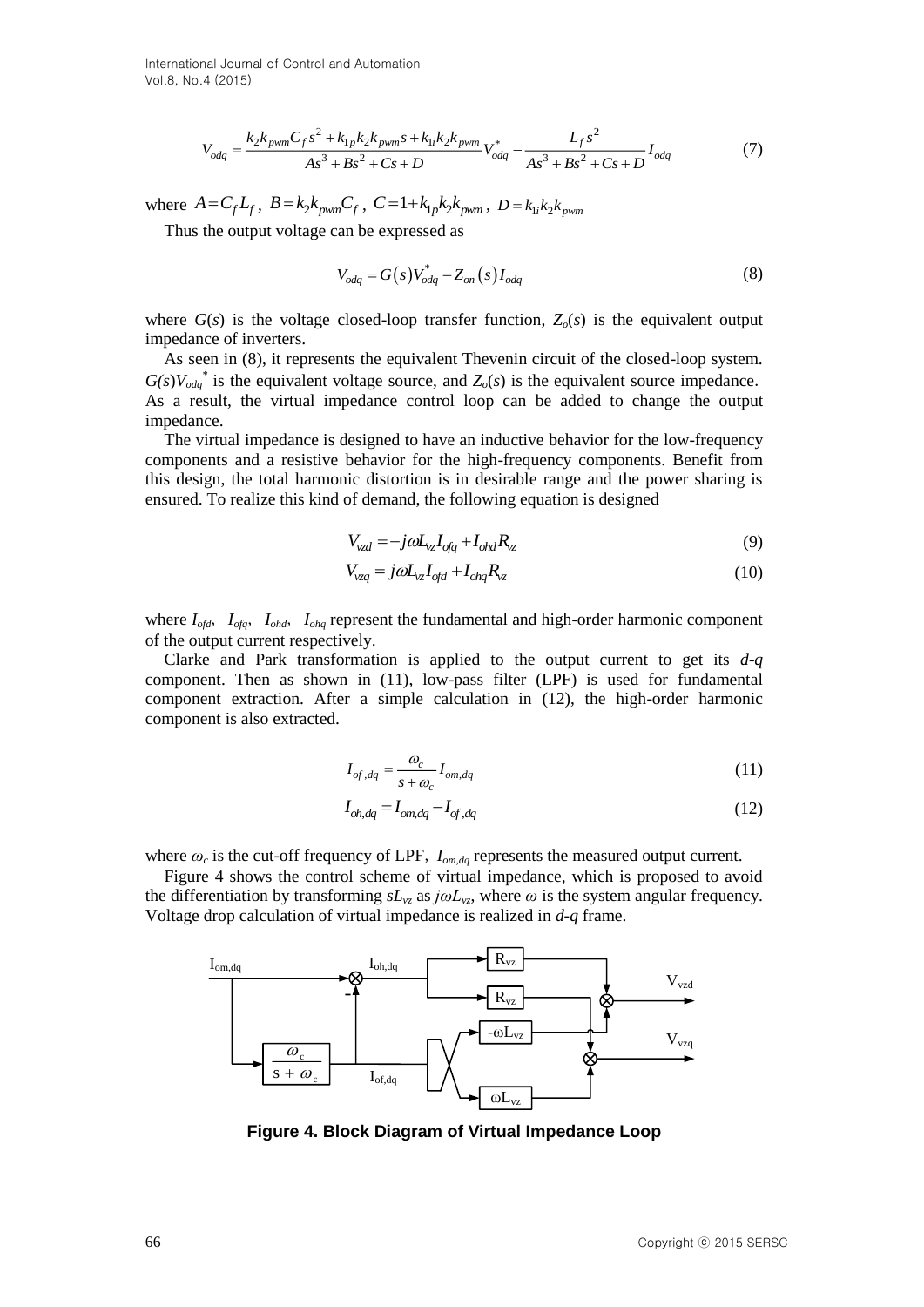#### **3.2. Voltage Compensation and Reactive Power Sharing**

For the inaccurate reactive power sharing problem, power coupling is the main reason. So far, droop control discussion is usually based on the assumption of strict *P-f* and *Q-V*  relationship. But in low-voltage microgrid, *R/X* of line impedance is relatively high. So voltage drop caused by the line and virtual impedance will have an impact on the PCC voltage.

This paper proposed a simple and effective voltage compensation method to offset the influence of line and virtual impedance. Refer to power system analysis knowledge, the voltage drop of line impedance is as follows

$$
\Delta V = \frac{PR + QX}{V} \tag{13}
$$

where Δ*V* is the voltage amplitude difference between two ends of the transmission line.

Based on (13), voltage compensation loop is derived. Measured output active and reactive power are used in feedback regulation to promote the power sharing performance. Hence new *Q-V* droop control is as follows

$$
V_n = V^* + V_{comp} - n(Q - Q_n)
$$
\n
$$
(14)
$$

where *Vcomp* is the voltage compensation loop

$$
V_{comp} = \frac{PR_L + Q(X_L + X_{vz})}{V_o} \tag{15}
$$

 $X_{yz}$  is virtual reactance;  $V_{\alpha}$  is output voltage of inverters; *P* is the output active power; *Q* is the output reactive power. The block diagram of voltage compensation is shown in Figure 5.



**Figure 5. Block Diagram of Voltage Compensation**

It is worth noting that if there are local loads at the DG unit location, power of local loads should be taken out like this  $P = P_o - P_b$ ,  $Q = Q_o - Q_b$ . That is to say only the power flowing through the transmission line should be considered in the compensation. The effect of this control design will be verified in Section 4.

#### **3.3. Frequency Autonomous Control**

The voltage and frequency deviation in droop control would decrease the system stability. To voltage, traditional regulation method could also be used in microgrids, such as reactive power compensation, transformer regulation, etc. But system frequency is only determined by DG inverters. So this paper proposes an autonomous restoration method to ensure the system frequency in desirable range.

In traditional power grid, the aforementioned frequency deviation can be regulated through secondary frequency control [16], which may also be achieved in microgrids. Normally in low-voltage and small-capacity power grid, frequency tolerance is 50±0.5Hz. The frequency restoration control is introduced based on a slow PI control with a dead band of  $\pm 20$ mHz. That is to say PI control is activated only in case of the error exceeding defined range.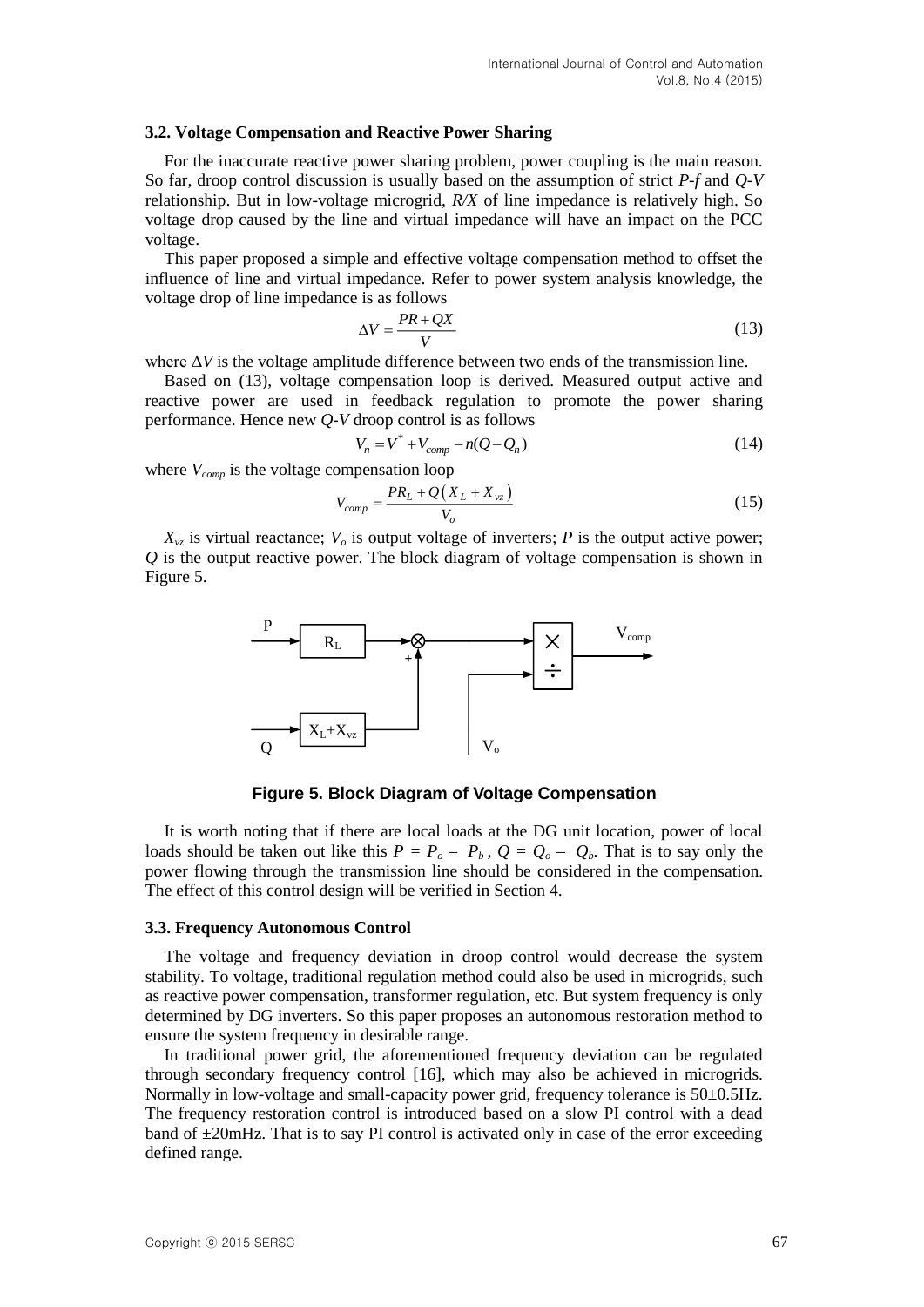In the proposed method, measured frequency is compared with nominal value to get an error signal, which will pass through the PI controller to generate restoring signal *fres* as

$$
f_{res} = k_{fp} \left( f_{sys}^* - f_{DG} \right) + k_{fi} \int \left( f_{sys}^* - f_{DG} \right) dt \tag{16}
$$

 $k_{fp}$  and  $k_{fi}$  are the PI parameters;  $f_{sys}$ <sup>\*</sup> is the nominal frequency;  $f_{DG}$  is the measured frequency. Thus final restoring signal *fres* is generated to compensate the deviation.

As shown in Figure 6, the power capacity and *P-f* droop coefficient of two DGs are different. Under this circumstance the restoration is still effective to properly control the frequency.



#### **Figure 6. Frequency Droop and Restoration Curve**

To analyze the system stability and adjust the PI parameters, a small signal model of frequency control has been established.

From (3) the small signal equation of inductive-line power transmission can be derived

$$
\Delta p_{DG} = G_P \Delta \theta_{xp} \tag{17}
$$

where  $G_p$  is the transfer function. It can be expressed as follows

$$
G_p = \frac{V_{DG}V_p}{X_L} \cos \theta_{xp}
$$
\n(18)

 $V_{DG}$  is the output voltage of inverters;  $V_P$  is the voltage in PCC;  $X_L$  is the impedance of transmission line;  $\theta_{xp}$  represents the power angle.

Normally Δ*pDG* would pass through a low-pass filter with cut-off frequency *ω<sup>c</sup>* to get the power signal used in droop calculation. So its small signal is as

$$
\Delta P_{DG} = \frac{\omega_c}{s + \omega_c} \Delta p_{DG} \tag{19}
$$

According to (5), the small signal of *P-f* droop control is derived as

$$
\Delta \omega_{DG} = -G_{\text{drop}} \Delta P_{DG} \tag{20}
$$

among which *Gdroop* is the droop coefficient.

$$
G_{\text{drop}} = m \tag{21}
$$

Refer to the frequency restoration control equation (16), its small signal is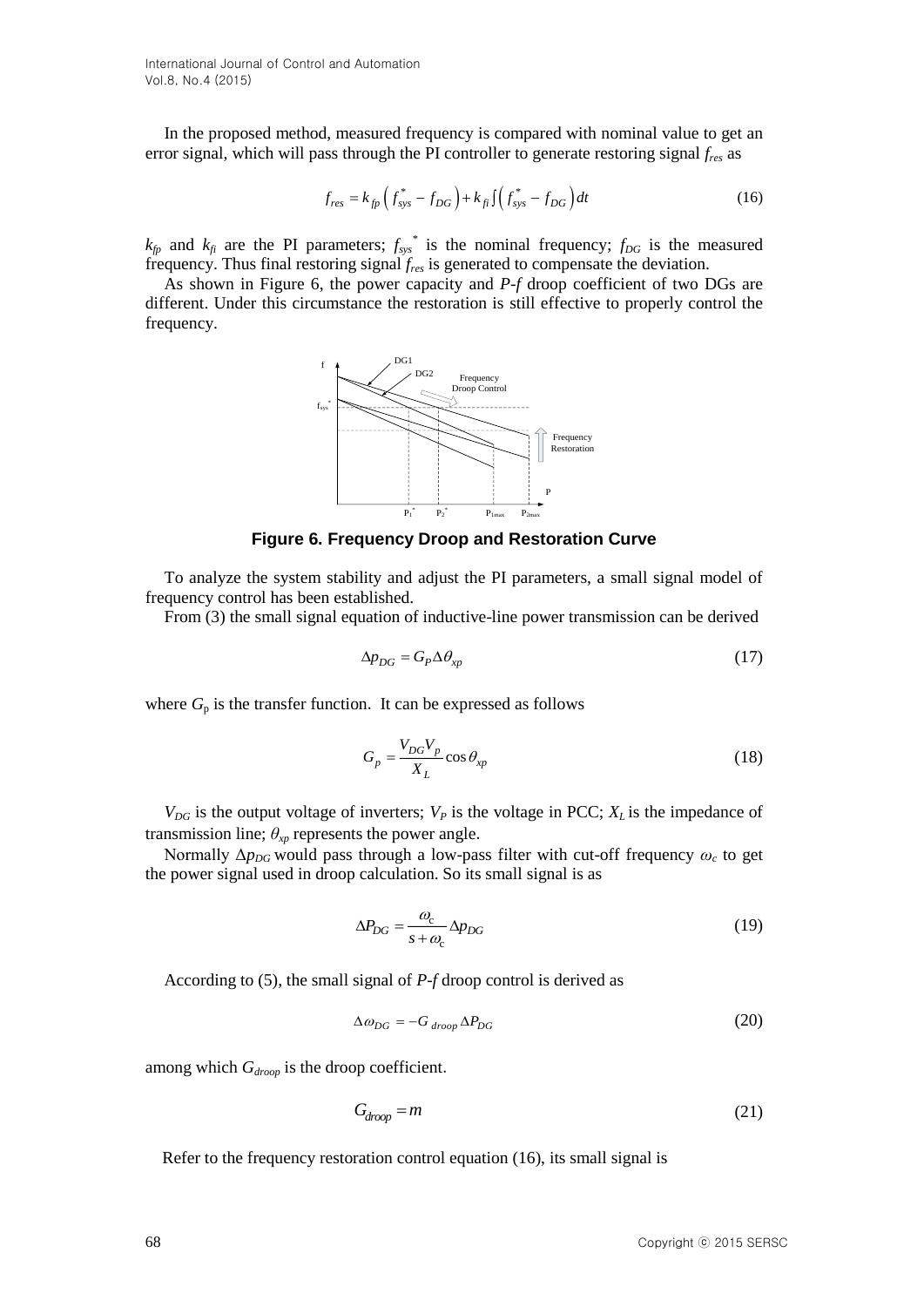$$
\Delta \omega_{res} = -G_{res} \Delta \omega_{DG} \tag{22}
$$

where *Gres* is the restoration transfer function as follows

$$
G_{res} = k_{fp} + \frac{k_{fi}}{s} \tag{23}
$$

Moreover, with restoration control the equation of  $\Delta \omega_{DG}$  should be changed from (19) to

$$
\Delta \omega_{DG} = -G_{\text{drop}} \Delta P_{DG} + \Delta \omega_{res} \tag{24}
$$

Considering that  $\Delta\theta_{xp} = (1/s) \cdot \Delta\omega_{DG}$ , (17), (19), (20), (22) and (24) can be manipulated to get

$$
\Delta \omega_{DG} = -G_{\text{drop}} \frac{\omega_c}{s + \omega_c} G_p \frac{1}{s} \Delta \omega_{DG} - G_{res} \Delta \omega_{DG}
$$
 (25)

the closed-loop characteristic equation of the frequency control can be obtained as

$$
\Delta = 1 + G_{res} + G_{droop} \times G_P \times \frac{\omega_c}{s + \omega_c} \times \frac{1}{s}
$$
 (26)

By analyzing the eigenvalues in (26), the performance of control system can be indicated. To ensure stable operation, all eigenvalues should be in left of the imaginary axis.

The performance of the whole frequency control block with increasing  $k_{fp}$  and  $k_{fi}$  are shown in Figure 7(a) and (b) respectively. As illustrated, it is a two-order system with two poles being both the dominate poles  $\lambda_1$  and  $\lambda_2$ . Its dynamic performance is mainly determined by choosing the value of  $k_{fp}$  and  $k_{fi}$ .

In Figure 7(a), root locus of  $\lambda_1$  and  $\lambda_2$  are sensitive to change of control parameter  $k_{fp}$ . When  $k_p$  increase, the real and imaginary part both decrease which is not desirable. In order to ensure its stability,  $k_p$  is selected as 0.01 with enough real and imaginary value.

As shown in Figure 7(b), root locus of  $\lambda_1$  and  $\lambda_2$  are sensitive to change of  $k_{fi}$ , which mainly influence the real part. Considering appropriate inertia of restoration control and stability of the system,  $k_f$  is selected as 5 compared with  $k_{ui}$  value 200. In this case, power sharing of frequency droop is ensured and restoration is also realized with relatively greater inertia.

Through the analyzing of the small signal and its root locus, PI parameters  $k_{fp}$  and  $k_{fi}$ are well-designed. The system shows satisfied performance and dynamic stability which will be demonstrated in the next section.



**Figure 7. Root Locus of Frequency Control**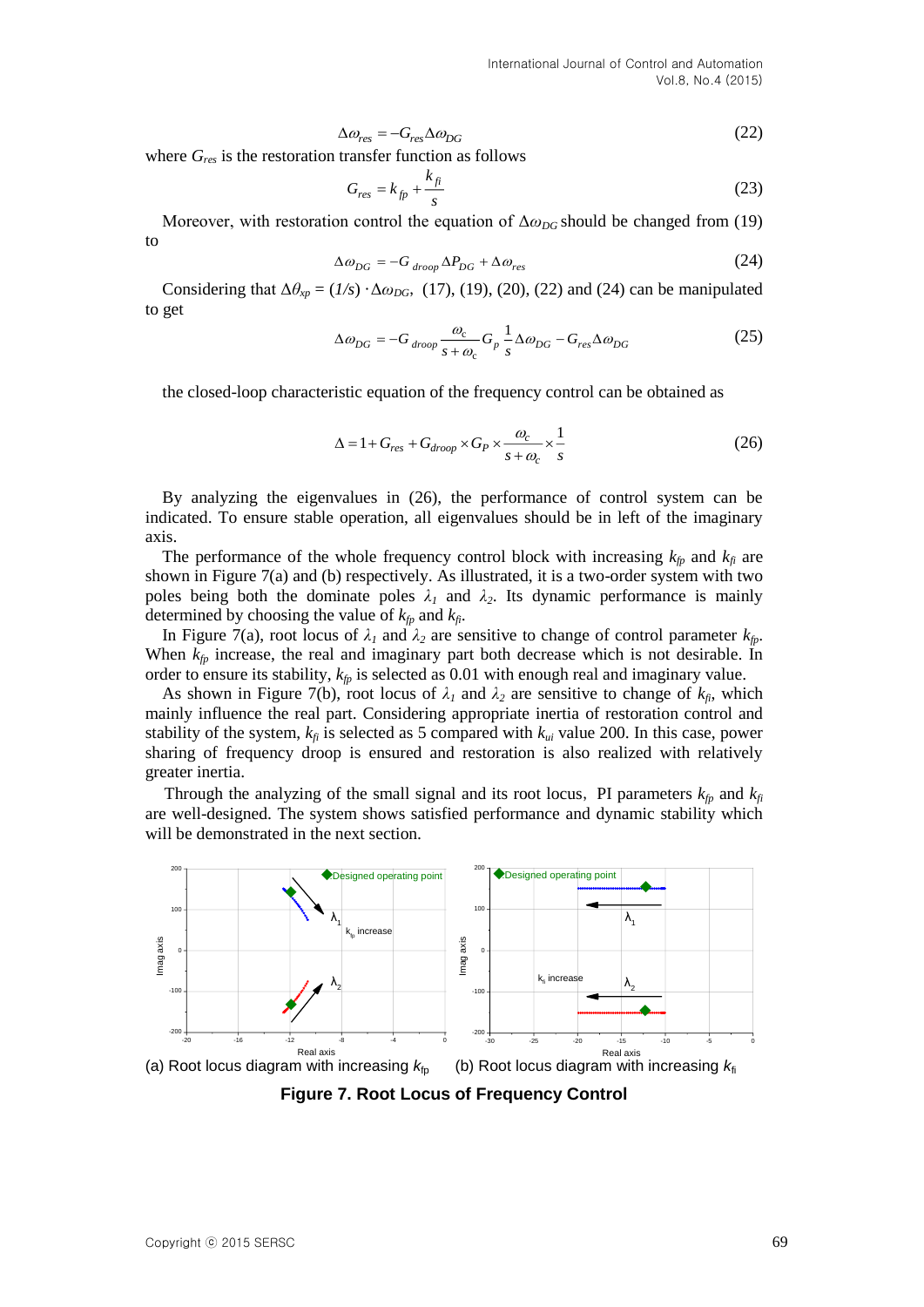# **4. Simulation Result**

Islanded microgrid model with two parallel DG inverters has been established in Matlab/Simulink, adopting control scheme proposed in this paper to verify its performance.

| Parameter                     |                     | Value              |
|-------------------------------|---------------------|--------------------|
| DG and inverter<br>parameters | $P_n$               | 16kW, 24kW         |
|                               | $\mathcal{Q}_n$     | 4.0kVar, 4.0kVar   |
|                               | $L_f/R_f$           | $1.3mH/0.01\Omega$ |
|                               |                     | $1200 \mu F$       |
|                               | $R_{line}/L_{line}$ | $0.15\Omega/2mH$   |
|                               | $R_{vz}/L_{vz}$     | $0.33\Omega/4mH$   |
|                               | Nomial V/f          | 220V(RMS L-L)/50Hz |
| Control block<br>parameters   | m                   | 0.0003142 rad/W    |
|                               | $\boldsymbol{n}$    | 0.000547V/Var      |
|                               | $k_{\mu p}$         | 5.328              |
|                               | $k_{ui}$            | 216                |
|                               | $k_{fp}$            | 0.01               |
|                               | $k_{\rm fi}$        | 5                  |
|                               | $\omega_c$          | 20Hz               |

**Table 1. DG System Parameters**

Simulation results of power sharing is shown in Figure 8. Before *t*=6.0s, load power is  $P_{\text{L1}}$ =40kW,  $Q_{\text{L1}}$ =8kVar. The microgrid is originally operated with conventional droop control. As seen, active power are both the nominal value 16kW and 24kW, while reactive power sharing is inaccurate. Reactive power of  $DG<sub>1</sub>$  is 1kVar more than that of  $DG_2$ . At  $t=3.0$ s, virtual impedance and voltage compensation is activated. As expected,  $Q_1$ and  $Q_2$  both reach.



(a) Active power sharing of DG<sub>1</sub> and DG<sub>2</sub> (b) Reactive power sharing of DG<sub>1</sub> and DG<sub>2</sub>

**Figure 8. Power Sharing with Virtual Impedance and Voltage Compensation**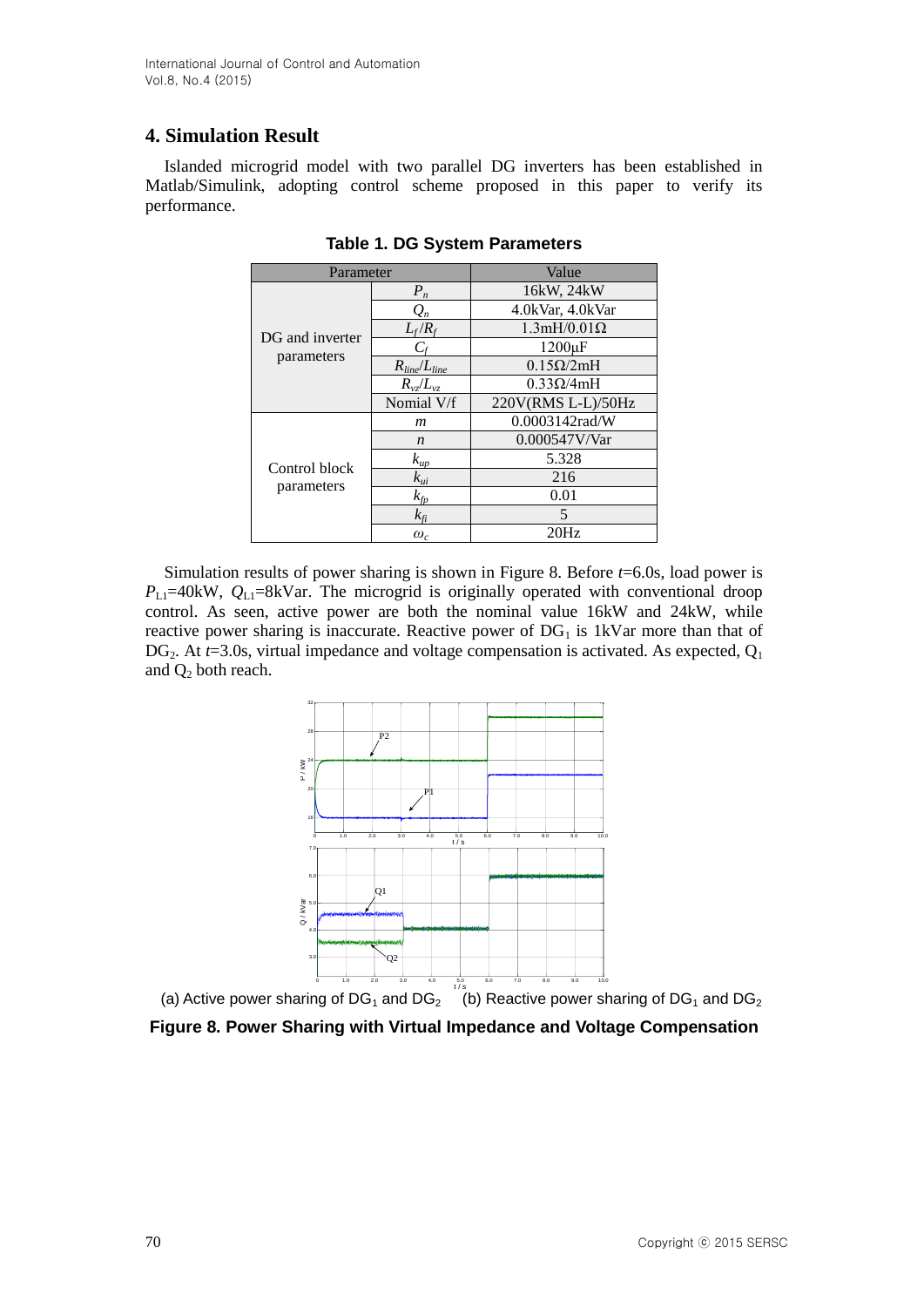

the nominal value 4.0kVar with fast transient process and little influence on active power. At *t*=6.0s, the load power increase to  $P_{L2}$ =52kW,  $Q_{L2}$ =12kVar. Reactive power sharing control still performs well. Figure 9 shows that the voltage compensation signal of two DGs has fast and accurate response to changing load.

In the next step, frequency restoration control is added. Change of active load power is shown in Figure 10(b), which indicates the rise and drop of frequency. At  $t=1.0$ s, when frequency starts to droop, the restoration control is activated immediately. After about 2.0s, frequency restores to 50Hz autonomously, as shown in Figure 10(a). At *t*=4.0s and *t*=7.0s, it is the same case with desirable dynamic performance and restoration effect. In Figure 10(c), reactive power sharing still performs well after the adding of restoration control.

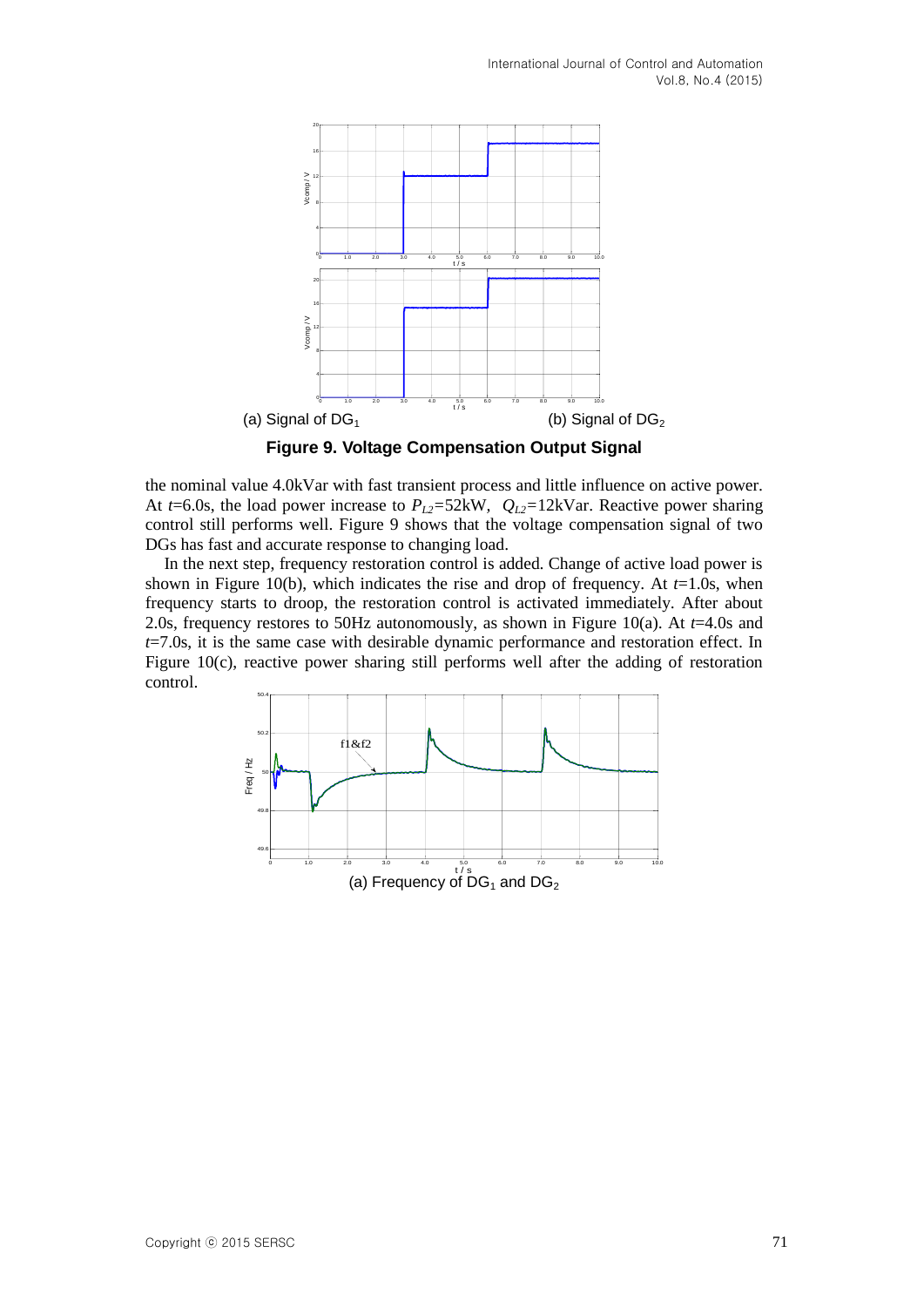



**Figure 11. System Voltage and Current Waveform**

Figure 11(a) is the voltage waveform at PCC. As can be seen, the amplitude keeps around the nominal value 310V which demonstrates that voltage can be stable without extra restoration. Figure 11(b) is the waveform of  $DG<sub>1</sub>$  output current with smooth transient process when load changes or control is activated. Meanwhile the current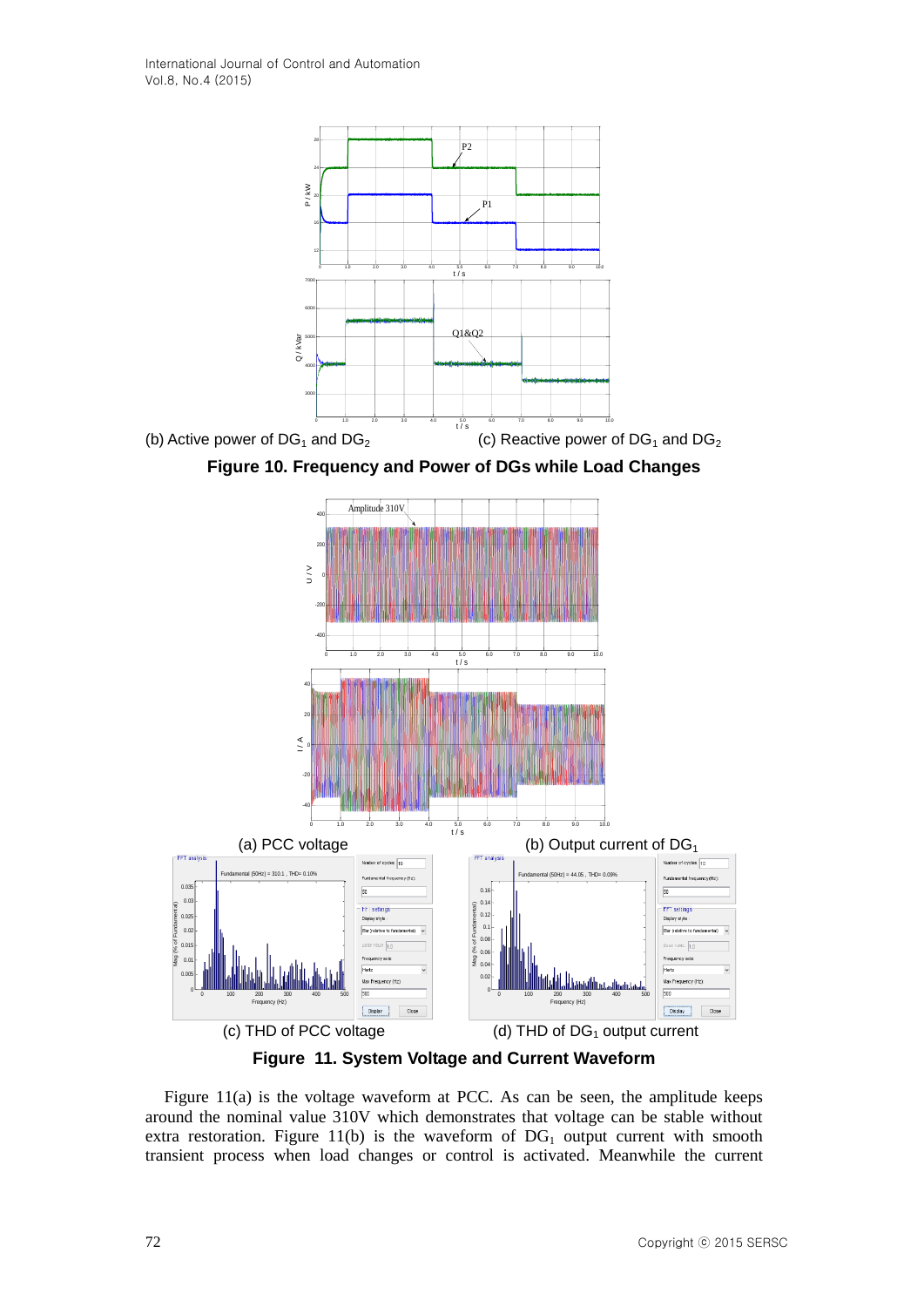waveform of  $DG_2$  has the same performance. FFT analysis is applied to get Total Harmonic Distortion (THD) of PCC voltage and  $DG_1$  output current from 3.0s to 4.0s. Both THD are maintained in relatively low range shown in Fig 11(c), (d).

# **5. Conclusion**

This paper has introduced an enhanced droop control scheme with accurate power sharing and frequency restoration strategy. In this method, a well-designed virtual impedance and voltage compensation loop are added to the conventional droop control scheme, thus improving the power sharing performance even two DGs have different power capacity. Through the resistive behavior for the high-frequency components in virtual impedance loop, THD of both voltage and current keep in low range. Furthermore, frequency deviation caused by *Q-V* droop is solved by introducing a PI control loop as autonomous restoration control. The small signal model of frequency control is built to analyze the system stability, choosing desirable PI parameters. Smooth frequency restoration is ensured under circumstance of frequent load change. Simulation results demonstrate the feasibility and effectiveness of the proposed method.

## **Acknowledgements**

This work was supported by National Natural Science Foundation of China (Project No. 51277191) and the Fundamental Research Funds for the Central Universities (Project No. CDJXS12151106).

### **References**

- [1] J. M. Guerrero, J. C. Vasquez, J. Matas, L. G. Vicuna and M. Castilla, " Hierarchical control of droopcontrolled AC and DC microgrids— A general approach toward standardization" , IEEE Trans on Industrial Electronics, vol. 58, no. 1, **(2011)**, pp. 158-172.
- [2] S. Shi, Z. Lu, Y. Min and Y. Wang, " Analysis on Frequency Characteristics of Islanded Microgrid" , Automation of Power Systems, vol. 35, no. 9, **(2011)**, pp. 36-41.
- [3] M. C. Chandorkar, D. M. Divan and R. Adapa, " Control of parallel connected inverters in standalone AC supply systems" , IEEE Trans on Industrial Applications, vol. 29, no. 1, **(1993)**, pp. 136-143.
- [4] Y. A. R. I. Mohamed and A. A. Radwan, " Hierarchical control system for robust microgrid operation and seamless mode transfer in active distribution systems" . IEEE Trans on Smart Grid, vol. 2, no. 2, **(2011)**, pp. 352-362.
- [5] J. H. Kim, J. M. Guerrero, P. Rodriguez, R. Teodorescu and K. Nam, " Mode adaptive droop control with virtual output impedances for an inverter-based flexible AC microgrid" , IEEE Trans on Power Electronics, vol. 26, no. 3, **(2011)**, pp. 689-701.
- [6] F. Katiraei, M. R. Iravani and P. W. Lehn, " Microgrid autonomous operation during and subsequent to islanding process" , IEEE Trans on Power Delivery, vol. 20, no. 1, **(2005)**, pp. 248-257.
- [7] C. Wang, Z. Xiao and S. Wang, " Multiple feedback loop control scheme for inverters of the microsource in microgrids" , Transactions of China Electrotechnical Society, vol. 24, no. 2, **(2009)**, pp. 100-107.
- [8] J. Xu, J. Li and M. Zhang, " Control method of voltage support for microgrid" , Power System Technology, vol. 36, no. 9, **(2012)**, pp. 36-42.
- [9] F. Li and M. Wu, " An improved control strategy of load distribution in an autonomous microgrid" , Proceedings of the Chinese Society of Electrical Engineering, vol. 31, no. 13, **(2011)**, pp. 18-25.
- [10] J. Cheng, S. Li, Z. Wu and J. Chen, " Analysis of Power Decoupling Mechanism for Droop Control with Virtual Inductance in a Microgrid" , Automation of Power Systems, vol. 36, no. 7, **(2012)**, pp. 27-32.
- [11] K. Brabandere, B. Bolsens, J. Keybus, A. Woyte, J, Driesen and R. Belmans, " A voltage and frequency droop control method for parallel inverters" , IEEE Trans on Power Electronics, vol. 22, no. 4, **(2004)**, pp. 1107-1115.
- [12] J. He and Y. Li, " Analysis, design, and implementation of virtual impedance for power electronics interfaced distributed generation" , IEEE Trans on Industrial Applications, vol. 47, no. 6, **(2011)**, pp. 2525-2538.
- [13] A. Tuladhar, H. Jin, T. Unger and K. Mauch, " Control of parallel inverters in distributed AC power systems with consideration of line impedance effect" , IEEE Trans on Industrial Application, vol. 36, no. 1, **(2000)**, pp. 131-138.
- [14] X. Chen, Q. Ji and F. Liu, " Smooth Transferring Control Method of Microgrids Based on Master-Slave Configuration" , Transactions of China Electrotechnical Society, vol. 29, no. 2, **(2014)**, pp. 163-170.